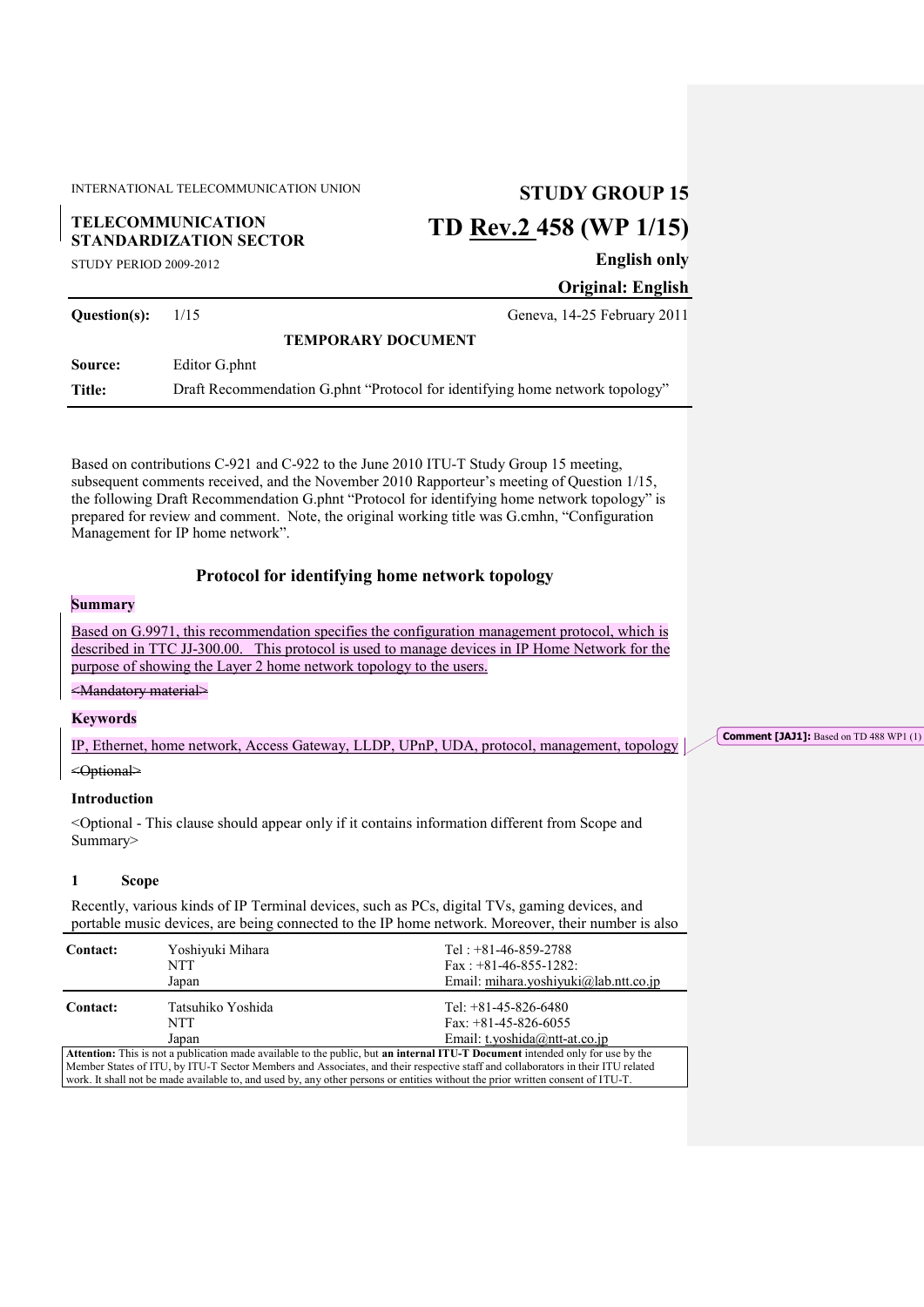#### $-2$  -TD 458 Rev.2 (WP 1/15)

increasing. Moreover, the kinds of transmission media (PLC, wireless, UTP, etc.) used to connect each IP Terminal are also becoming more varied. Under such circumstances, most users cannot troubleshoot the IP home network by themselves if network services are not provided properly. It is desired to introduce simple and easy IP home network management that can localize the fault in each device and network as well as to recover from troubles.

G.9971 "Requirements of transport functions in IP home network" describes three kinds of management requirements for the IP home network: configuration management, fault management, and performance management. Based on G.9971, this recommendation specifies the configuration management protocol, which is described in TTC JJ-300.00. This protocol is used to manage devices in IP Home Network for the purpose of showing the L2 home network topology to the users. BBF TR-069 specifies requirements for remote management of devices within the home, called CPE WAN Management Protocol. On the other hand, this recommendation addresses network topology management within the home network only (behind the AGW). Although it may be necessary to study the interaction between this management protocol and CPE WAN Management Protocol in future, it is out of scope in this recommendation.

This protocol is used to manage devices in IP Home Network for the purpose of showing the L2 home network topology to the users. Note that this recommendation addresses only the protocol to manage the IP home network within the home. Although it may be necessary to study the interaction between this management protocol and CPE WAN Management Protocol in future, it is out of scope in this recommendation.

### **2 References**

The following ITU-T Recommendations and other references contain provisions, which, through reference in this text, constitute provisions of this Recommendation. At the time of publication, the editions indicated were valid. All Recommendations and other references are subject to revision; users of this Recommendation are therefore encouraged to investigate the possibility of applying the most recent edition of the Recommendations and other references listed below. A list of the currently valid ITU-T Recommendations is regularly published.

The reference to a document within this Recommendation does not give it, as a stand-alone document, the status of a Recommendation.

[1] ITU-T Rec. G.9970, Generic home network transport architecture, 2009

[2] ITU-T Rec. G.9971, Requirements of transport functions in IP home network, 2010

- *[3] ITU-T Rec. G.9980, Remote management of CPE over broadband networks CPE WAN Management Protocol (CWMP), 2011*
- *[Editor note: G.9980 was consented by WP 1/15 in October 2010 and entered Last Call review at that time. The status of this reference will be tracked and updated as this document develops.]*
- [43] TTC JJ-300.00, HTIP: Home-network Topology Identifying Protocol, August 2010
- [54] ISO/IEC 29341-1, Information technology UPnP Device Architecture Part 1: UPnP Device Architecture Version 1.0, Edition 1.0 2008
- [65] IEEE: "802.1D, IEEE Standard for Local and metropolitan area networks, Media Access Control (MAC) Bridges", 2004
- [76] IEEE: "802.3-2008, Part 3: Carrier sense multiple access with Collision Detection (CSMA/ CD) Access Method and Physical Layer Specifications", December 2008.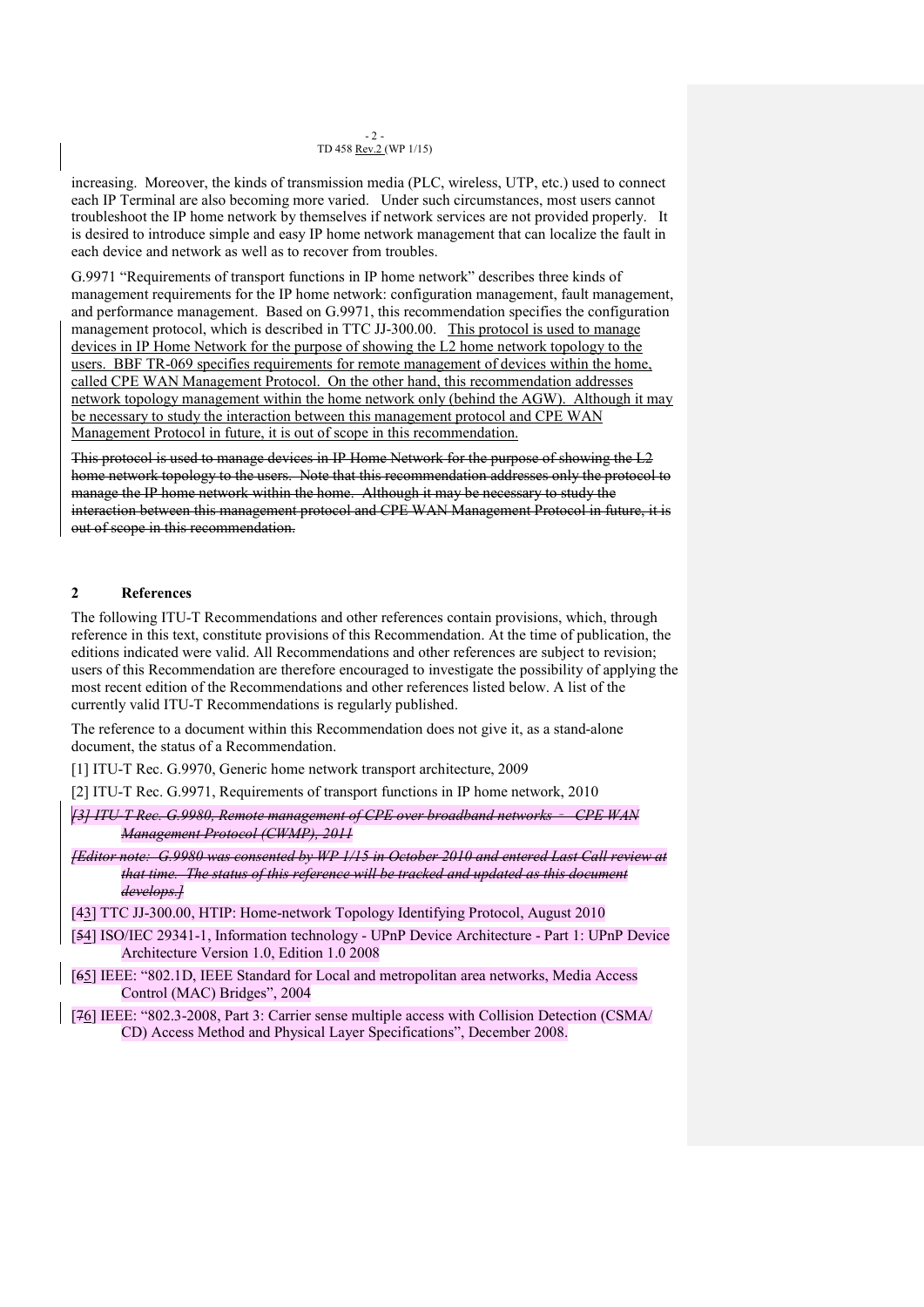|             | $-3-$<br>TD 458 Rev.2 (WP 1/15)<br>[87] IEEE: "802.1AB-2009: Local and Metropolitan Area Networks - Station and Media Access<br>Control Connectivity Discovery", September 2009.<br>[98] Internet Engineering Task Force (IETF) RFC 792, "INTERNET CONTROL MESSAGE<br>PROTOCOL", September 1981. |                                       |
|-------------|--------------------------------------------------------------------------------------------------------------------------------------------------------------------------------------------------------------------------------------------------------------------------------------------------|---------------------------------------|
|             |                                                                                                                                                                                                                                                                                                  | <b>Comment [JAJ2]:</b> TD 488 WP1 (3) |
| 3           | <b>Definitions</b>                                                                                                                                                                                                                                                                               |                                       |
| 3.1<br>None | Terms defined elsewhere:                                                                                                                                                                                                                                                                         |                                       |
| 3.2<br>None | <b>Terms defined in this Recommendation</b>                                                                                                                                                                                                                                                      |                                       |
| 4           | Abbreviations and acronyms                                                                                                                                                                                                                                                                       |                                       |
|             | AGW: Access Gateway                                                                                                                                                                                                                                                                              |                                       |
|             | DDD: Device Description Document                                                                                                                                                                                                                                                                 |                                       |
|             | ICMP: Internet Control Message Protocol                                                                                                                                                                                                                                                          |                                       |
| IP:         | <b>Internet Protocol</b>                                                                                                                                                                                                                                                                         |                                       |
| LA:         | Local Agent                                                                                                                                                                                                                                                                                      |                                       |
|             | LAN: Local Area Network                                                                                                                                                                                                                                                                          |                                       |
|             | LLDP: Link Layer Discovery Protocol                                                                                                                                                                                                                                                              |                                       |
|             | LLDPDU: LLDP Data Unit                                                                                                                                                                                                                                                                           |                                       |
| LM:         | Local Manager                                                                                                                                                                                                                                                                                    |                                       |
| $L2$ :      | Layer 2                                                                                                                                                                                                                                                                                          |                                       |
| $L3$ :      | Layer 3                                                                                                                                                                                                                                                                                          |                                       |
|             | MAC: Media Access Control                                                                                                                                                                                                                                                                        |                                       |
|             | MIB: Management Information Base                                                                                                                                                                                                                                                                 |                                       |
| NW:         | Network                                                                                                                                                                                                                                                                                          |                                       |
| OUI:        | Organizationally Unique Identifier                                                                                                                                                                                                                                                               |                                       |
| TLV:        | Type, Length, Value                                                                                                                                                                                                                                                                              |                                       |
| TTL:        | Time to Live                                                                                                                                                                                                                                                                                     |                                       |
|             | UDA: UPnP Device Architecture                                                                                                                                                                                                                                                                    |                                       |
| UTP:        | Unshielded Twisted Pair                                                                                                                                                                                                                                                                          |                                       |

- UPnP: Universal Plug and Play
- WAN: Wide Area Network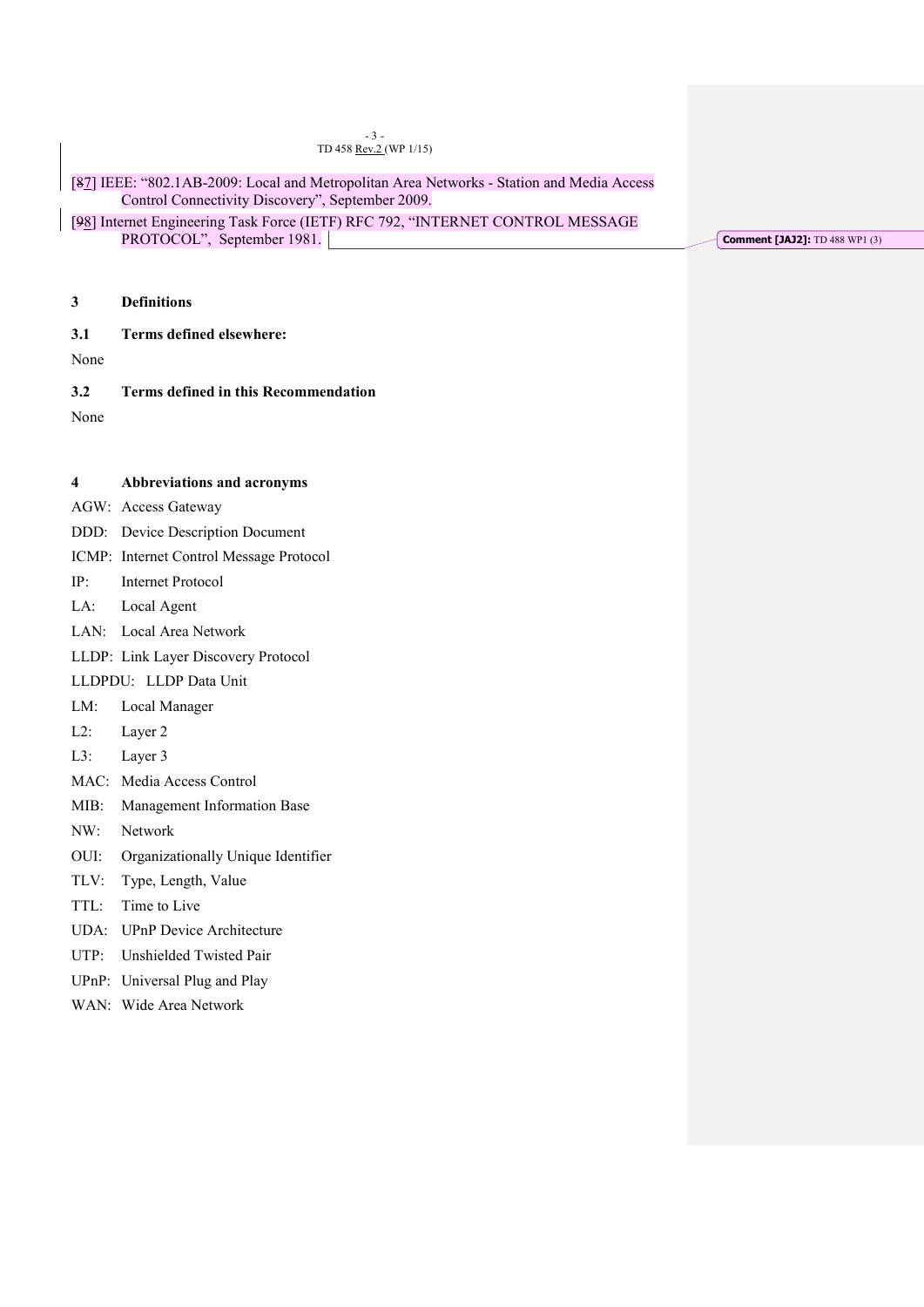#### $-4-$ TD 458 Rev.2 (WP 1/15)

### **5 Conventions**

In this recommendation:

The keyword "**must"** implies that it is strictly required to claim conformance.

The keyword "**should"** implies that it is recommended for performance improvement etc. although it is not absolutely required to claim conformance.

The keyword "**may"** implies that it is not required to claim conformance.

### **6 The applied area of the protocol for identifying home network topology**

Figure 6-1 shows the Home Network area in which the protocol specified by this recommendation is applied. Both Access Network and IP / non-IP Home Network behind IP Terminal are out of scope. Moreover, IP Home Network which is directly connected from Access Network without AGW is also out of scope.

The target Home Network is composed of IP Terminal, Ethernet Bridge, and AGW, where one or more IP Terminals can be connected to IP Home Network, while zero or more Ethernet Bridges can reside within IP Home Network. AGW has two kinds of functions, Home Network side and Access Network side, while it contains L2 and/or L3 functions. However, this recommendation only covers the configuration management on Home Network side functions of AGW. Moreover, even if AGW contains L3 function such as IP routing function, this recommendation only covers the functions necessary for identifying L2 home network topology. Moreover, it is assumed that the broadcast protocol in data link layer is utilized for this protocol.



Figure 6-1 The applied area of the protocol

### **7 Functional requirements of the protocol for identifying home network topology**

The protocol is mainly used for identifying the home network topology. It is also used for checking the connectivity between Local Manager and Local Agent, the definitions of which are described in clause 11.1 of G.9971. This recommendation specifies the protocol that meets some of the requirements listed in clause 11.3 of G.9971. The functional requirements as well as their relationship with those in G.9971 are given below. Moreover, Figure 8-1 will be also helpful to understand these requirements.

R1 (based on R11-C1 and R11-C2 in G.9971): The Local L3 Agent must be able to acquire the IP and MAC addresses of the device where the Local L3 Agent resides. The Local L3 Agent must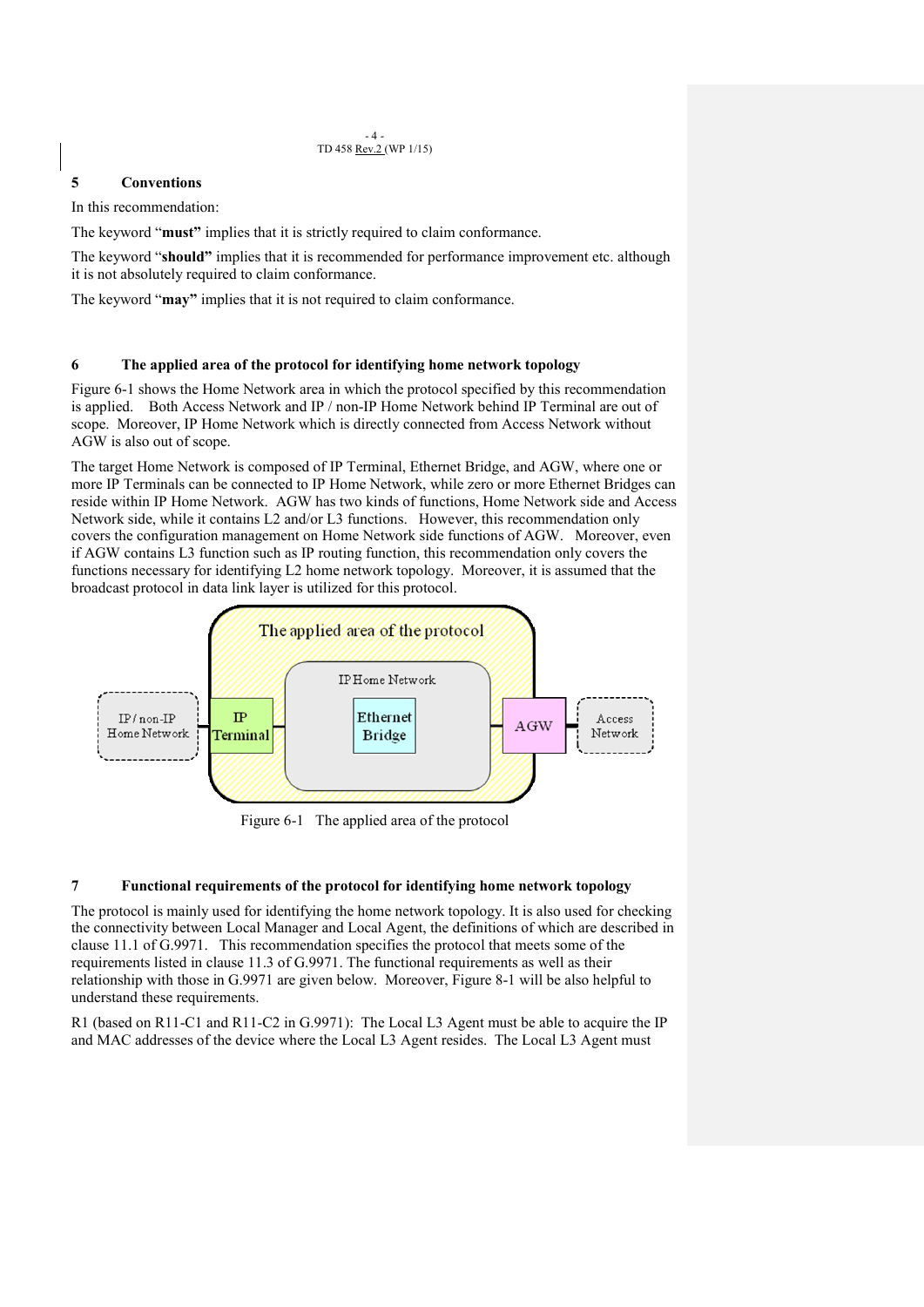#### $-5 -$ TD 458 Rev.2 (WP 1/15)

also be able to transmit the IP and MAC addresses to the Local Manager in the manner described in clause 8.2.

R2 (based on R11-C3 in G.9971): The Local L2 Agent must be able to acquire the MAC forwarding table retained by the device where the Local L2 Agent resides. The Local L2 Agent must also be able to transmit the MAC forwarding table to the Local Manager in the manner described in clause 8.3.

R3 (based on R11-C4 in G.9971): The Local L3 Agent must be able to acquire and transmit its device information to the Local Manager in the manner described in clause 8.2.

R4 (based on R11-C5 in G.9971): The Local L2 Agent must be able to acquire and transmit its device information to the Local Manager in the manner described in clause 8.3.

R5 (based on R11-L2 in G.9971): The Local L3 Agent should be able to respond to a connectivity check command from the Local Manager in the manner described in clause 9.1.

R6 (based on R11-L2 in G.9971): The Local L2 Agent should be able to send packets periodically to the Local Manager for checking connectivity in the manner described in clause 9.2.

### **8 The protocol for identifying home network topology**

This clause describes the interaction between the Local Manager and the Local L3 Agent as well as the Local Manager and the Local L2 Agent.

Management information to identify the IP home network topology falls into two areas: device information and MAC forwarding table information. One example of device information is device category, such as Ethernet Bridge or PC. Device information resides in the Local L3 Agent or the Local L2 Agent, while the MAC forwarding table information resides in the Local L2 Agent of the Ethernet Bridge or the AGW.

Management information can be retrieved by the Local Manager, which can reside in any device in IP Home Network, according to the last paragraph of clause 11.1 of G.9971. Figure 8-1 shows a typical case that the Local Manager resides in AGW. AGW has both the Local L2 and L3 Agents, while Ethernet Bridge and IP Terminal have the Local L2 Agent and the Local L3 Agent respectively. The Local L3 Agent of IP Terminal sends device information by using UDA, while the Local L2 Agent of Ethernet Bridge sends both device information and MAC forwarding table information by using LLDP. Note that the Local L2 and L3 Agents of AGW locally send device information to the Local Manager. The Local Manager can identify the IP Home Network topology by analyzing the collection of this management information. By utilizing this IP Home Network topology information, some applications can perform fault localization in response to the failure of network services to be provided properly.

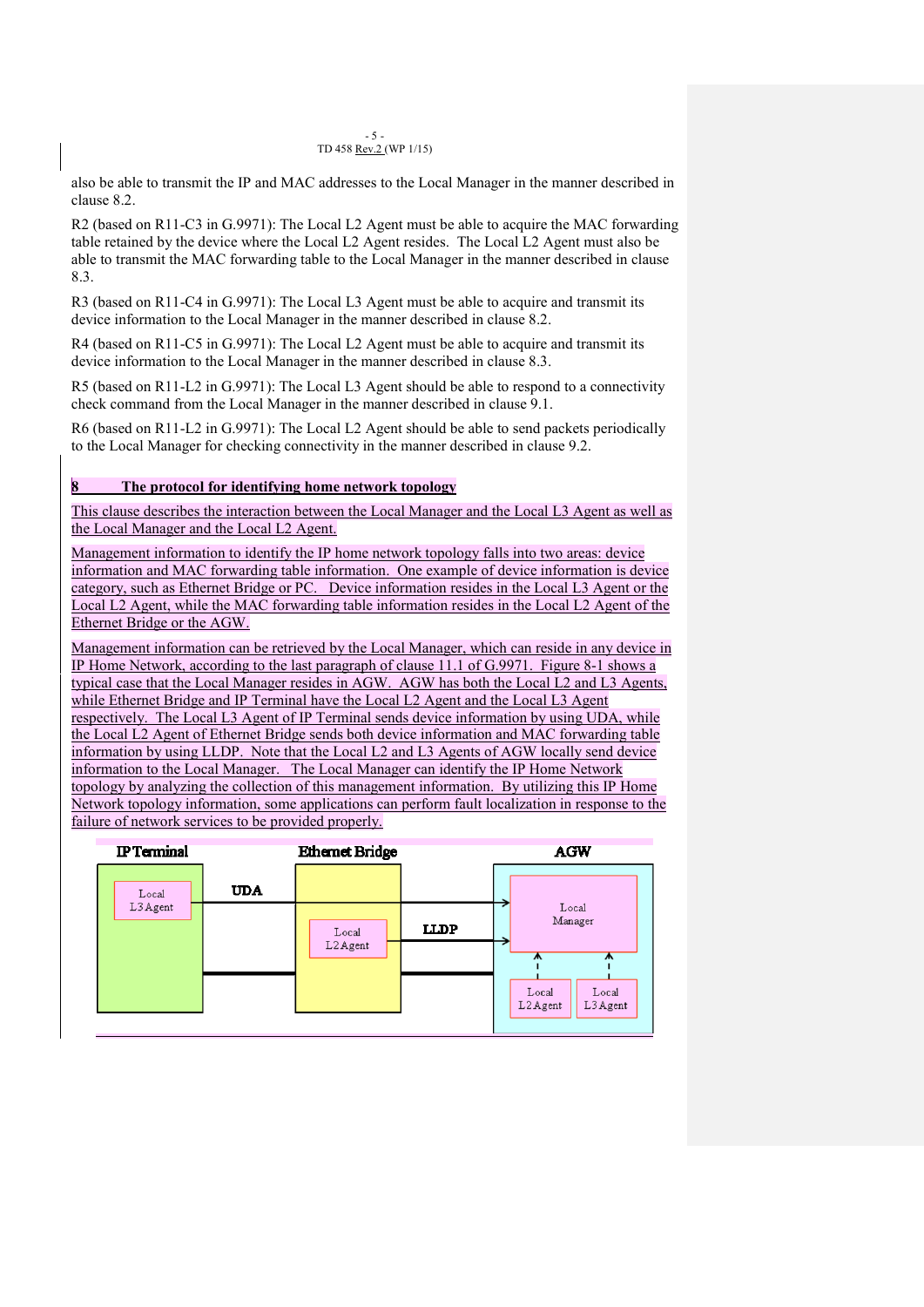### Figure 8-1 The protocol for identifying home network topology

### **8 The protocol for identifying home network topology**

This clause describes the interaction between the Local Manager and the Local L3 Agent as well as the Local Manager and the Local L2 Agent.

Management information to identify the IP home network topology falls into two areas: device information and MAC forwarding table information. One example of device information is device category, such as Ethernet Bridge or PC. Device information resides in the Local L3 Agent or the Local L2 Agent, while the MAC forwarding table information resides in the Local L2 Agent of the Ethernet Bridge or the AGW.

Management information can be retrieved by the Local Manager, which can reside in any device in IP Home Network, according to the last paragraph of clause 11.1 of G.9971. Figure 8-1 shows a typical case that the Local Manager resides in AGW. AGW has both the Local L2 and L3 Agents, while Ethernet Bridge and IP Terminal have the Local L2 Agent and the Local L3 Agent respectively. The Local L3 Agent of IP Terminal sends device information by using UPnP UDA, while the Local L2 Agent of Ethernet Bridge sends both device information and MAC forwarding table information by using LLDP. Note that the Local L2 and L3 Agents of AGW locally send device information to the Local Manager. The Local Manager can identify the IP Home Network topology by analyzing the collection of this management information. By utilizing this IP Home Network topology information, some applications can perform fault localization in response to the failure of network services to be provided properly.



Figure 8-1 The protocols for identifying home network topology

### **8.1 Management information**

Each Local Agent of the device, such as IP Terminal, Ethernet Bridge or AGW, manages device information representing the device. It consists of at least the following four kinds of management information. String length of the management information is described in clause 6.1 of TTC JJ-300.00.

- (a) Device category: It represents the category of each device, such as TV or DVD recorder.
- (b) Manufacturer code: It represents the company that produced the device. It is company ID (OUI code) registered by IEEE.
- (c) Model name: It represents the device's brand or series name assigned by the manufacturer.
- (d) Model number: It represents the device's model number assigned by the manufacturer.

**Comment [JAJ3]:** TD 488 WP1 (2)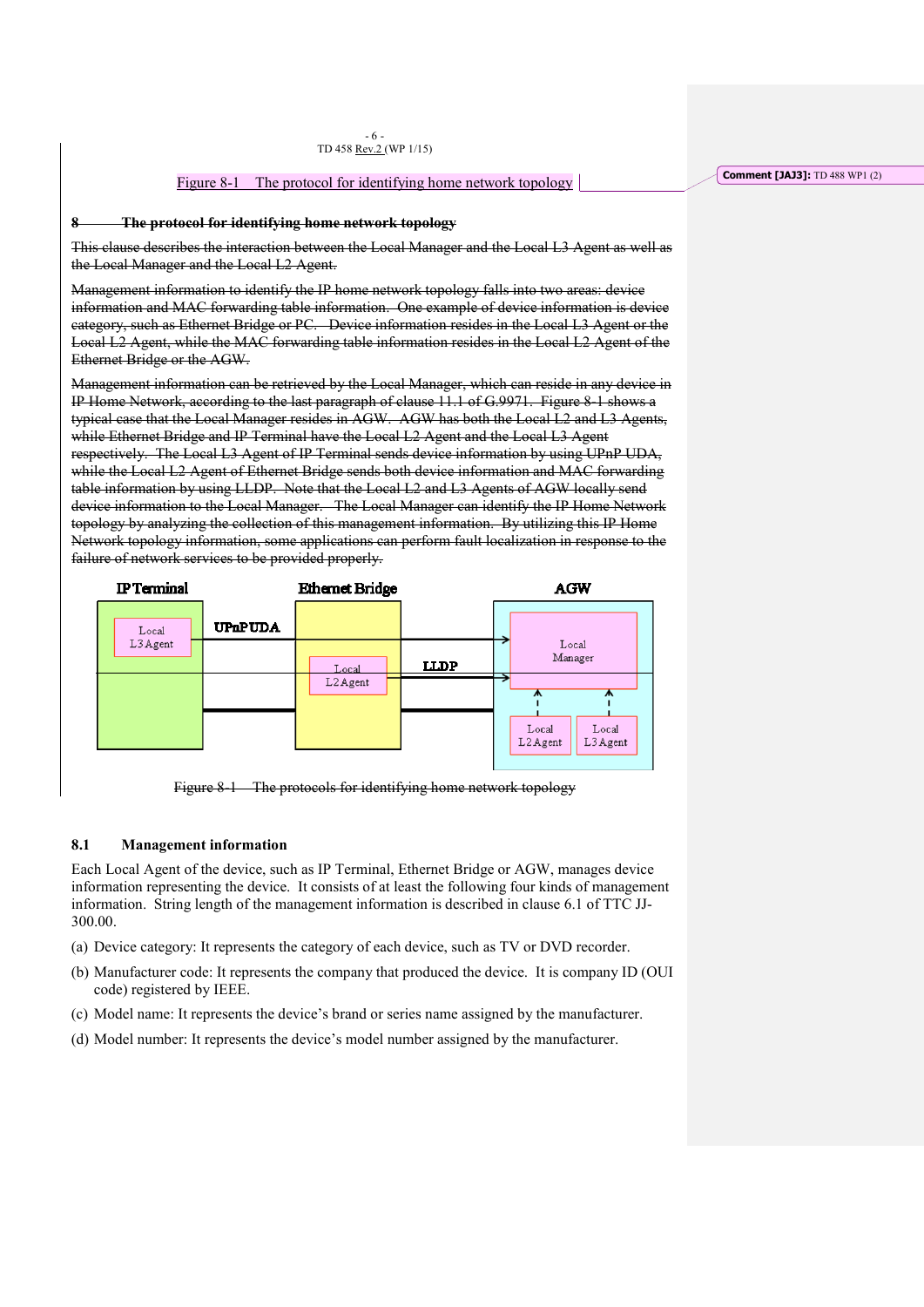#### $-7 -$ TD 458 Rev.2 (WP 1/15)

MAC forwarding table information is specified for Ethernet Bridge. It represents the pair of Ethernet Bridge port and one or more MAC addresses of devices, such as IP Terminal or Ethernet Bridge or AGW, connected to this port.

### **8.2 Interaction between the Local Manager and the Local L3 Agent**

The Local L3 Agent must send device information to the Local Manager by utilising the UPnP controlled device function described in ISO/IEC 29341-1 (UDA). Note that it uses the "Basic Device Information" part of the DDD message per the Local L3 Agent. The detailed methods and timing for the Local Manager to retrieve device information from the Local L3 Agent must comply with clause 2 "Description" in UDA, while that for IPv6 must comply with Annex A in UDA. Each element of "Basic Device Information", such as device category, manufacturer code, model name and model number, must comply with TTC JJ-300.00. Moreover, detailed specifications of each element, such as the name space and the character length, must follow clause 6.2 in TTC JJ-300.00.

When the Local L3 Agent transmits the device information to the Local Manager, the IP and MAC addresses are set in the packet header. Therefore, the IP and MAC addresses can be transmitted to the Local Manager.

### **8.3 Interaction between the Local Manager and the Local L2 Agent**

The Local L2 Agent must send device information and MAC forwarding table information to the Local Manager by utilising LLDP. Both types of information are broadcast from all ports via the LLDP Agent specified in IEEE 802.1AB. According to IEEE 802.1AB, the Local L2 Agent hands both types of information to the LLDP Agent, which broadcasts it from all managed ports after attaching the device MAC address. The detailed mechanism must comply with the second paragraph in clause 6.2 of TTC JJ-300.00.

The Local L2 Agent must manage the device information, MAC forwarding table information of the device on which it resides and the Chassis ID identifying the Local L2 Agent.. Moreover, the Local L2 Agent may manage the list of its LLDP Agents' MAC addresses. The detailed mechanism to specify the Chassis ID is out of scope of this document.

The Local L2 Agent sends this management information periodically or when it is updated. The detailed specifications for timing or methods must comply with IEEE 802.1AB.

Figure 8-2 shows the LLDP Data Unit (LLDPDU) frame format used by the Local L2 Agent. The LLDPDU header consists of the destination MAC address, the source MAC address and the LLDP Ethernet type. The source MAC address must be one of the MAC addresses managed by the LLDP Agent, while the Ethernet type for LLDP must be 88-CC. According to TTC JJ-300.00, the destination MAC address must be set to FF-FF-FF-FF-FF-FF for broadcast. Each Ethernet Bridge that receives the LLDPDU must handle it according to IEEE 802.1D.

| Destination<br>MAC<br>Address | Source<br>MAC<br>Address         | Ethernet<br>type<br>$= 88 - CC$<br>(LLDP) | TLV1 TLV2 |  |  | Device<br>Category<br>TLV | Manufacturer<br>Code TLV | Model<br>Name<br>TLV | <b>Model</b><br>Number<br><b>TLV</b> | MAC<br>Table<br><b>TLV1</b> | MAC<br>ForwardingForwarding<br>Table<br>TLV2 |  |  | End of<br><b>TLVn LLDPDU</b><br><b>TLV</b> |
|-------------------------------|----------------------------------|-------------------------------------------|-----------|--|--|---------------------------|--------------------------|----------------------|--------------------------------------|-----------------------------|----------------------------------------------|--|--|--------------------------------------------|
|                               | LLDPDU<br><b>Ethernet Header</b> |                                           |           |  |  |                           |                          |                      |                                      |                             |                                              |  |  |                                            |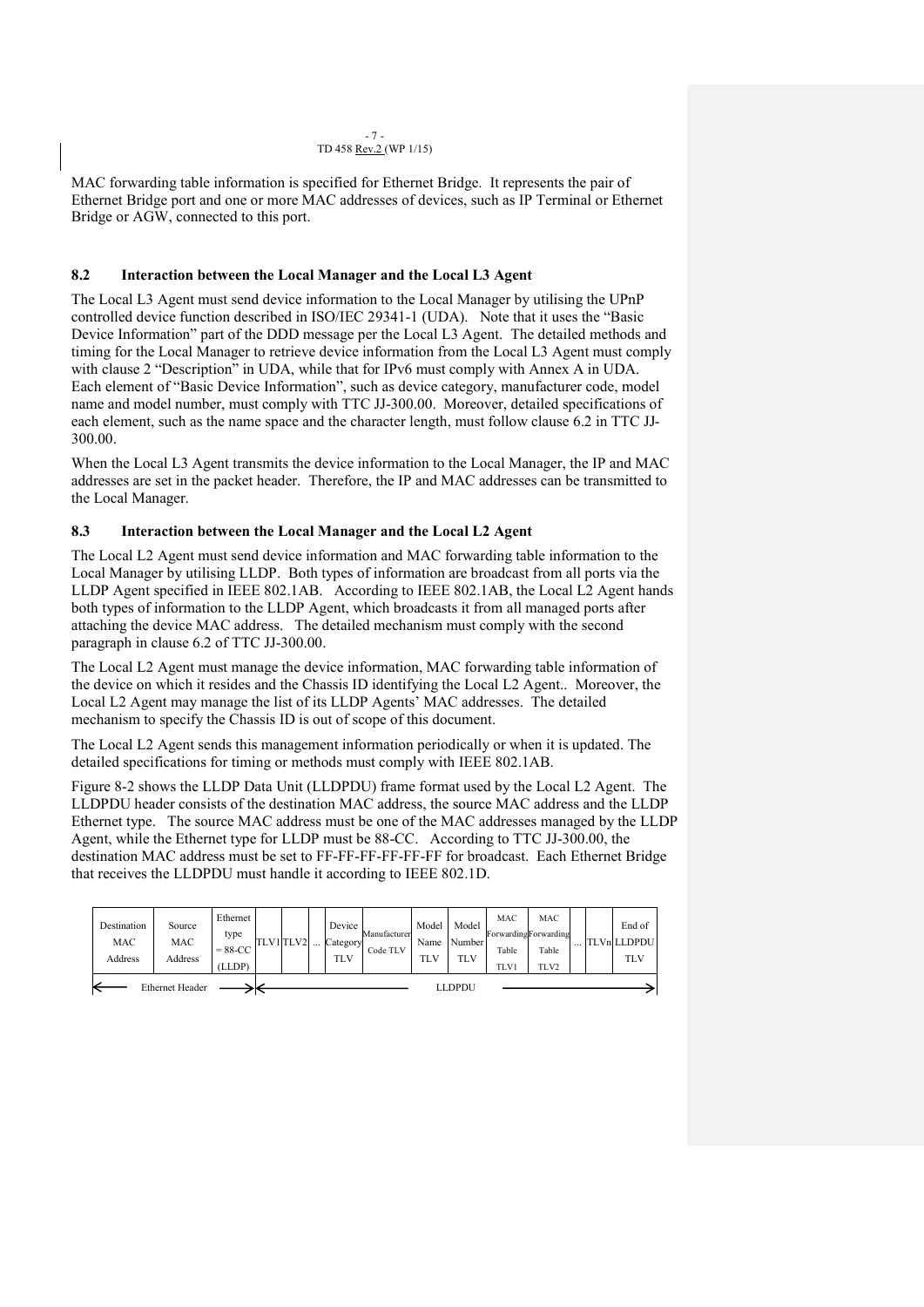#### $- 8 -$ TD 458 Rev.2 (WP 1/15)

### Figure 8-2 LLDPDU format

The four TLVs (TLV type=0 - 3) that IEEE 802.1AB specifies as mandatory must be contained in the LLDPDU: TLV type=0 represents "End Of LLDPDU TLV"; TLV type=1 represents "Chassis ID TLV", TLV type=2 represents "Port ID TLV", TLV type=3 represents "TTL TLV". Note that the detailed specifications must comply with clause 6.3.1 in TTC JJ-300.00.

Device information and MAC forwarding table information must be sent in TLV format with extended TLV fields.. Detailed fields and values are provided in Annex A.

### **9 Connectivity check between the Local Manager and the Local Agents**

The connectivity checks between the Local Manager and the Local Agents are executed in L2 and L3. The former is described in clause 9.1, while the latter is described in clause 9.2.

### **9.1 Connectivity check between the Local Manager and the Local L3 Agent**

Two connectivity checks are possible in response to a fault. One is that the Local Manager re-tries to retrieve device information from the Local L3 Agent (the number of re-tries is out of scope of this Recommendation). The other is that Local Manager sends an ICMP echo request message to the Local L3 Agent and receives an ICMP echo reply message. The former can be realized by referring to clause 8.2 in this recommendation. The detailed specifications of the latter must comply with clause 7.1 in TTC JJ-300.00.

### **9.2 Connectivity check between the Local Manager and the Local L2 Agent**

The Local Manager can keep the Chassis ID as well as TTL by interacting with the Local L2 Agent as described in clause 8.3. Therefore, the Local Manager can perform the connectivity check by checking whether or not the next LLDPDU comes after the previous one within the TTL period. The detailed specifications must comply with clause 7.2 in TTC JJ-300.00.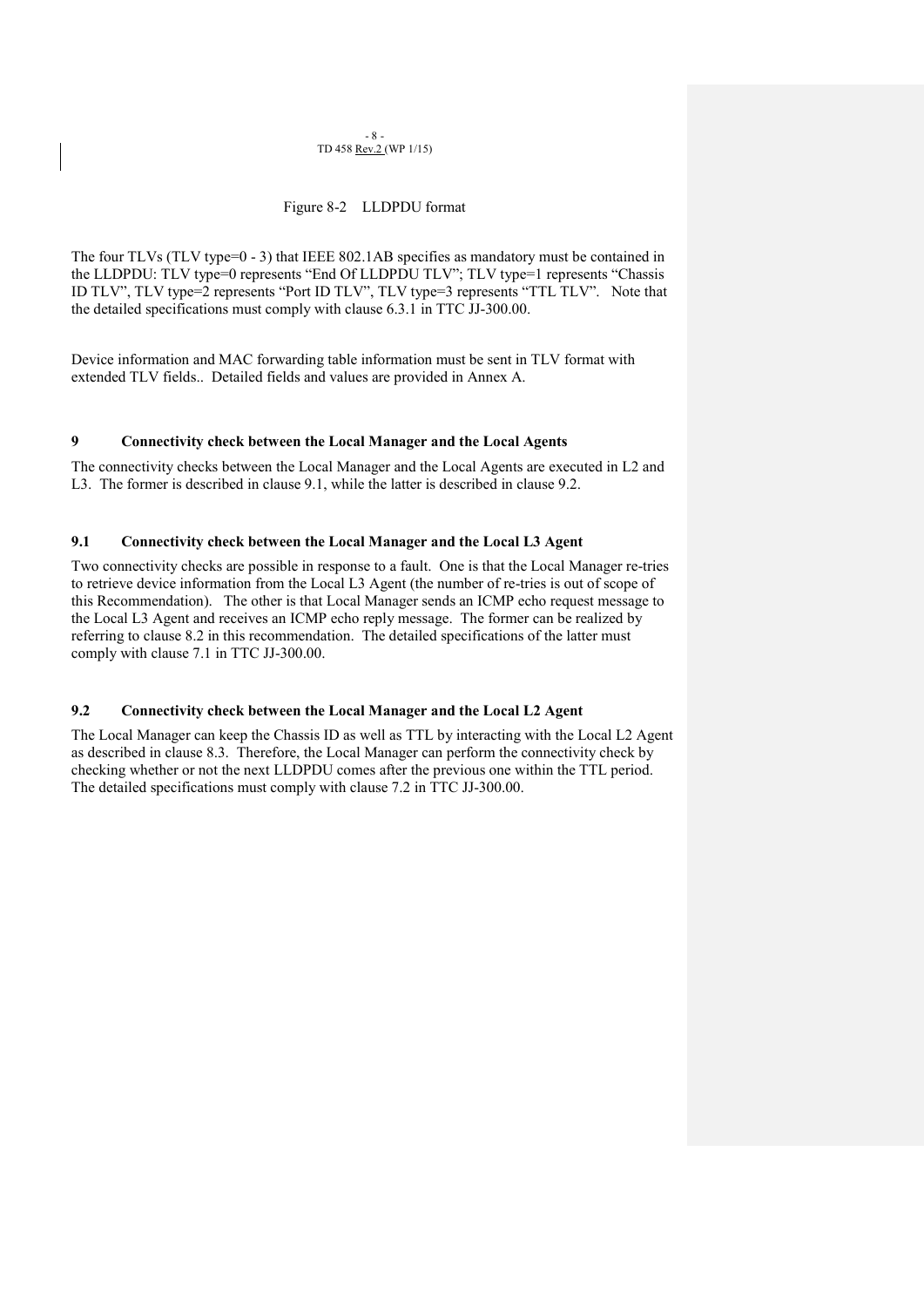#### $-9 -$ TD 458 Rev.2 (WP 1/15)

Annex A : Detailed fields and values of TLVs

This annex is extracted from TTC (Japan) JJ-300.00 *Home-network Topology Identifying Protocol* (HTIP).

As shown in Figure 1/Annex A, the extension of TLV fields is accomplished by setting TLV type = 127 in TLV header in accordance with IEEE 802.1AB. Moreover, TLV information string must contain TTC OUI = E0-27-1A as well as TTC subtype, which is specified in Table 6-3 of TTC JJ-300.00. The TLV Data represents device information in the case of TTC subtype = 1, while the TLV Data represents MAC forwarding table information in the case of TTC subtype = 2

| TLV Type=127<br>$(7 \text{ bits})$ | <b>TLV</b><br>Information<br>String Length<br>$(9 \text{ bits})$ | TTC OUI= $E0-27-1A$<br>$(3 \text{ octets})$ | TTC Subtype<br>$(1$ octets) | Data<br>$(0 - 257$ octets) |
|------------------------------------|------------------------------------------------------------------|---------------------------------------------|-----------------------------|----------------------------|
|                                    | TLV header                                                       |                                             | TLV Information String      |                            |

Figure 1/Annex A TLV format for device and MAC forwarding table information

In accordance with clause 6.3.2 of TTC JJ-300.00, Figure 2/Annex A shows data part of device information, which consists of device information ID, string length, and device information data. Device information IDs represent device category, manufacturer code, model name, and model number. Device information data represents the value of device information for each device. The detailed specifications of device information IDs and device information data must comply with clause 6.3.2 in TTC JJ-300.00.

| Device information ID<br>. octet) | String length of<br>device information data<br>octet) | Device information data<br>$(0 - 255 \text{ octets})$ |
|-----------------------------------|-------------------------------------------------------|-------------------------------------------------------|
|-----------------------------------|-------------------------------------------------------|-------------------------------------------------------|

Figure 2/Annex A Data format in TLV for device information

In accordance with clause 6.3.3 of TTC JJ-300.00, Figure 3/Annex A shows data part of MAC forwarding table information, which consists of kind of interface, port number, the number of MAC addresses connected to the port, and MAC addresses, including each string length. Their detailed specifications must comply with clause 6.3.3 in TTC JJ-300.00.

| String length of<br>kind of<br>interface<br>(1 octet) | kind of<br>interface<br>$(0 - 4 \text{ octets})$ | String length of<br>port number<br>l octet) | Port number<br>$(0 - 4 \text{ octets})$ | The number of<br>MAC addresses<br>connecting to the<br>port<br>1 octet) | MAC address<br>$(6 \text{ octets})$ | . | MAC address<br>$(6 \text{ octets})$ |
|-------------------------------------------------------|--------------------------------------------------|---------------------------------------------|-----------------------------------------|-------------------------------------------------------------------------|-------------------------------------|---|-------------------------------------|
|-------------------------------------------------------|--------------------------------------------------|---------------------------------------------|-----------------------------------------|-------------------------------------------------------------------------|-------------------------------------|---|-------------------------------------|

Figure 3/Annex A Data format in TLV for MAC forwarding table information